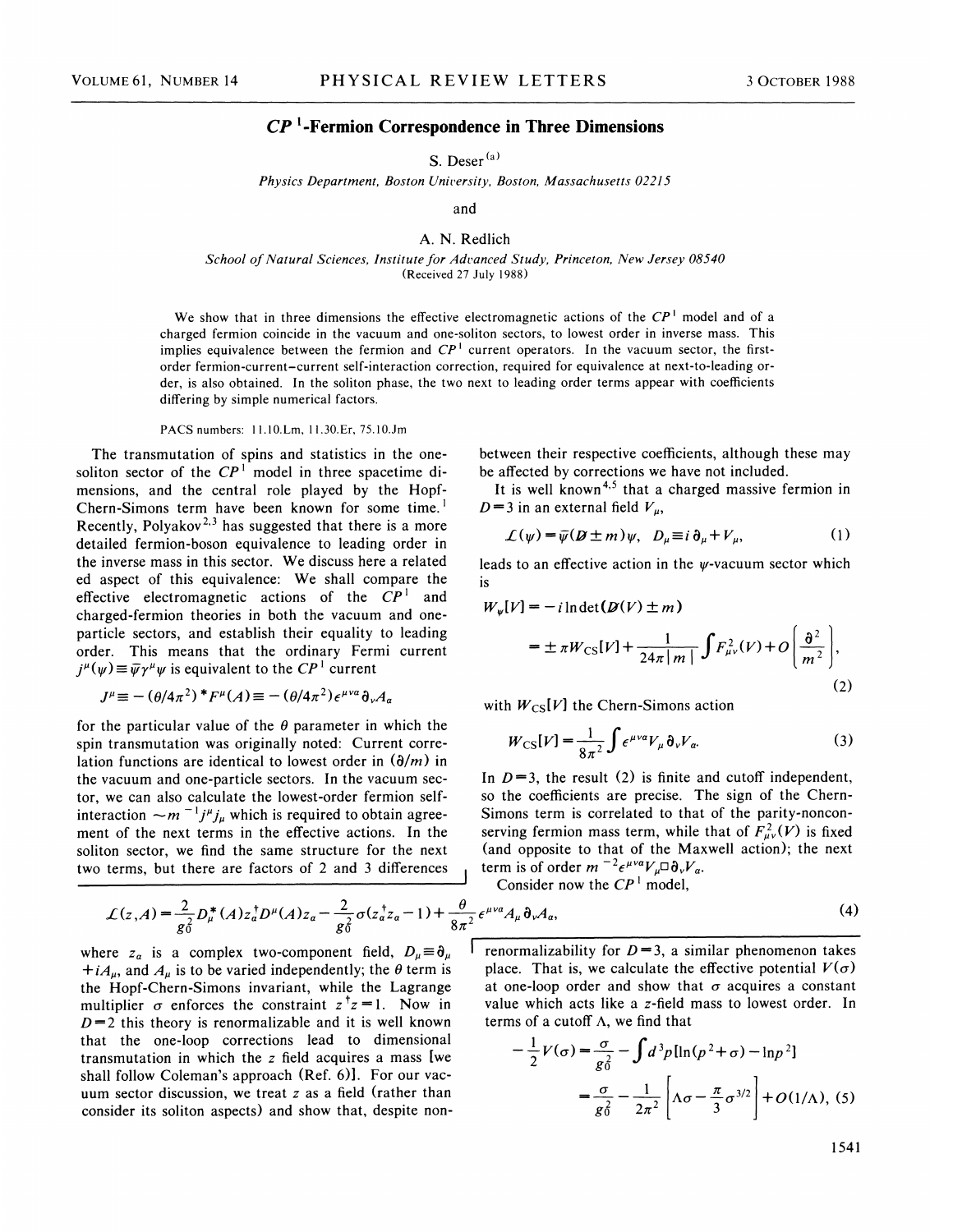including in  $V(\sigma)$  the linear  $\sigma$  term in (4) and rescaling  $z \rightarrow z(g_0/\sqrt{2})$ . Renormalizing the coupling constant  $g_0^2$ by

$$
\frac{1}{g^2} \equiv -\frac{1}{2} \frac{dV}{d\sigma} \bigg|_{\sigma = M^2} = \frac{1}{g_0^2} - \frac{\Lambda}{2\pi^2} + \frac{\sqrt{M^2}}{4\pi} \tag{6}
$$

leads to

$$
-\frac{1}{2}V(\sigma) = \frac{\sigma}{g^2} - \frac{M\sigma}{4\pi} + \frac{\sigma^{3/2}}{6\pi} = \frac{\sigma^{3/2}}{6\pi} - \frac{\sqrt{\sigma_0}\sigma}{4\pi}, (7)
$$

where  $\sigma_0$  is the value of  $\sigma$  at the stationary point of Thus our Lagrangian becomes (in the approximation

 $V(\sigma)$ . [We require  $\sqrt{\sigma_0} = M - 4\pi/g^2 > 0$ , but  $\sqrt{\sigma_0} < 0$ might be the signal of a phase transition in the  $(2+1)$ dimensional  $\overline{CP}^1$  model. Note that  $\Lambda$  has disappeared in favor of the renormalized  $g^2$  and the z field has become effectively massive, with mass  $\sqrt{\sigma_0}$ . To get the effective action in our external  $V_{\mu}$ , we couple the model to  $V_{\mu}$  through a current which we take to be

$$
J^{\mu}(A) = \frac{2\theta}{8\pi^2} \epsilon^{\mu\nu\alpha} \partial_{\nu} A_{\alpha} = \frac{2\theta}{8\pi^2} * F^{\mu}(A). \tag{8}
$$

where  $\sigma$  contributes only a z mass)

$$
\mathcal{L}(z,A;V) = D_{\mu}^{*}(A)z^{\dagger}D^{\mu}(A)z - \sigma_{0}z^{\dagger}z + (\theta/8\pi^{2})\epsilon^{\mu\nu a}(A_{\mu}\partial_{\nu}A_{a} + 2V_{\mu}\partial_{\nu}A_{a}).
$$
\n(9)

The change of variables 
$$
A_{\mu} = C_{\mu} - V_{\mu}
$$
 leads to  
\n
$$
\mathcal{L}(z, C - V; V) = \mathcal{L}'(z, C, V) - \frac{\theta}{8\pi^2} \epsilon^{\mu \nu a} V_{\mu} \partial_{\nu} V_{a},
$$
\n(10)

$$
\mathcal{L}'(z,C,V) = D_{\mu}^{*}(C-V)z^{\dagger}D^{\mu}(C-V)z - \sigma_{0}z^{\dagger}z + \frac{\theta}{8\pi^{2}}\epsilon^{\mu\nu\alpha}C_{\mu}\partial_{\mu}C_{\alpha};
$$

thus the effective action (choosing N so that  $W_{CP}[0]=0$ ) is

$$
e^{iW_{CP}[V]} = N^{-1} \exp(-i\theta W_{CS}[V]) \int (Dz^+)(Dz)(dC)e^{I'[z,C,V]}.
$$
\n(11)

The z integration only produces a term of order  $(1/\sqrt{\sigma_0})F_{\mu\nu}^2(C-V)$ , and so the leading part of  $W_{CP}$  is

$$
W_{CP} = -\theta W_{CS}[V] + O(F_{\mu\nu}^2/\sqrt{\sigma_0}).
$$
\n(12)

Comparing with the fermionic effective action (2), we see that  $W_{CP} = W_{\psi}$  for (and only for) the value  $\theta = \pm \pi$ . Hence the current correlation functions are equal in the vacuum sector,

$$
\langle j^{\mu}(\psi(x_1))\cdots j^{\lambda}(\psi(x_n))\rangle = \langle J^{\mu}(A(x_1))\cdots J^{\lambda}(A(x_n))\rangle,
$$
\n(13)

where  $J^{\mu}(A)$  is defined in (8).

It is actually possible to go further and obtain the corrections to the free charged-fermion action which will give the same nonleading  $(1/\sqrt{\sigma_0})F^2[V]$  corrections to the lowest order  $W_{\psi}[V]$  as those given by the  $\mathbb{CP}^1$  model, (9). On the fermion side, consider

$$
I[\psi] = I_0 + I_{\text{int}} = \int \overline{\psi}(\mathcal{D} - m)\psi + (c/m)j_{\mu}(\psi)j^{\mu}(\psi).
$$
 (14)

Now

$$
\int (D\overline{\psi})(D\psi)e^{il\psi} \sim \left[1 - \frac{ic}{m}\int d^3x \frac{\delta^2}{\delta V_\mu(x)\delta V^\mu(x)}\right] \int (D\overline{\psi})(D\psi)e^{il_0}
$$
  

$$
\sim \left[1 - \frac{ic}{m}\int d^3x \frac{\delta^2}{\delta V_\mu(x)\delta V^\mu(x)}\right] \exp\left[\pm i\pi W_{CS}[V] + \frac{i}{24\pi m}\int F_{\mu\nu}^2(V)\right]
$$
  

$$
\sim \left[1 + \frac{ic}{16\pi^2 m}\int F_{\mu\nu}^2(V)\right] \exp\left[\pm i\pi W_{CS}[V] + \frac{i}{24\pi m}\int F_{\mu\nu}^2(V)\right]
$$
  

$$
\sim \exp\left[\pm \frac{i}{8\pi}\int \epsilon^{\mu\nu\alpha}V_\mu \partial_\nu V_\alpha + i\left[\frac{1}{24\pi m} + \frac{c}{16\pi^2 m}\right]\int F_{\mu\nu}^2(V)\right].
$$
 (15)

We have made the obvious expansions in  $1/m$  to obtain the final  $W_{\psi}[V]$  form, and we have dropped a V-independent contribution. The calculation on the  $\mathbb{CP}^1$  side is straightforward: the vacuum polarization by the two charged scalar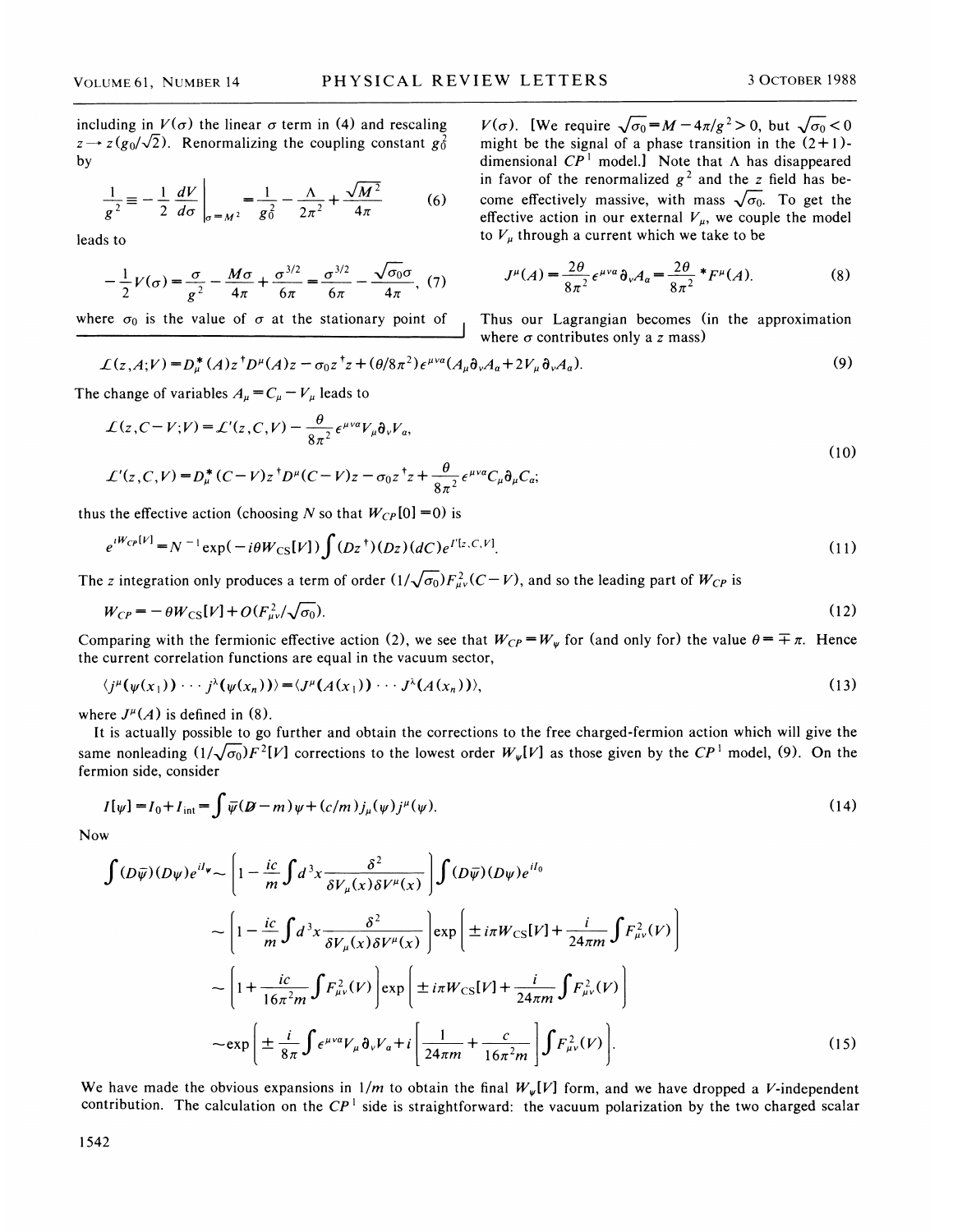fields in (9) leads, upon integrating out the z fields and setting  $\theta = \pm \pi$ ,

$$
e^{iW_{CP}[V]} = N^{-1}e^{\pm i\pi W_{CS}[V]} \int (DC) \exp\left(\mp i\pi W_{CS}[C] - \frac{i}{24\pi\sqrt{\sigma_0}} \int F_{\mu\nu}^2 (C-V)\right)
$$
  
\n
$$
= N^{-1}e^{\pm i\pi W_{CS}[V]} \int (DC) \exp(\mp i\pi W_{CS}[C])
$$
  
\n
$$
\times \left[1 - \frac{i}{24\pi\sqrt{\sigma_0}} \left(\int F_{\mu\nu}^2 (C) - 2F_{\mu\nu}(C)F^{\mu\nu}(V) + F_{\mu\nu}^2 (V)\right)\right]
$$
  
\n
$$
= N^{-1}e^{\pm i\pi W_{CS}[V]} \left[1 - \frac{i}{24\pi\sqrt{\sigma_0}} \int F_{\mu\nu}^2 (V) + O\left(\frac{1}{\sigma_0}\right)\right].
$$
 (16)

Thus for  $c = -\frac{2\pi}{3}(m/\sqrt{\sigma_0}+1)$  we have equivalence also to the next order, thereby establishing an extended correspondence between the models. Beyond this correction, nonrenormalizability renders the calculations unreliable, although it may not be so dangerous in a specific condensed-matter model application, where the lattice spacing (i.e., the cutoff) is established for some physical reason.

Let us mention a few other aspects of our results so far. First, the vacuum sector is really not very sensitive (in leading order) to the detailed bosonic model  $(CP<sup>1</sup>)$ that we have used, as long as there is a conserved current and hence a Hopf term, since it is the latter which has produced the  $\epsilon V \partial V$  part of  $W[V]$ . That is, any charged-bosonic theory will only yield  $(1/m)F^2$  corrections to  $\epsilon V \partial V$ ; this has also been noted in other contexts.<sup>7,8</sup> Second, our choice (8) of the current  $J^{\mu}$  in  $\mathbb{CP}^1$ is motivated by several considerations: (a) it is conserved (as is the equivalent quantity  $z^{\dagger} \partial z$ ), (b) we know the unique fermionic form of  $W_{\psi}$  for which we must aim, and (c)  $J^{\mu}$  even resembles the bosonic current  $J^{\mu} = \epsilon^{\mu\nu} \partial_{\nu} \phi$  in the sine-Gordon-Thirring model for  $D=2$ . Indeed, this resemblance to a truly fermionizable

model raises the question of whether Polyakov's<sup>2</sup> association  $z_a(x) \sim z_a^0 \exp(i \int x \cdot dx) \leftrightarrow \psi_a$  in the one-particle approximation to  $CP<sup>1</sup>$  resembles the  $D=2$  case<sup>8</sup>:  $\exp[i \int x \phi + C\phi(x, t)]$ :  $\leftrightarrow \psi$  (*C* is a constant given in Ref. 9). Perhaps a vortex picture<sup>9</sup> would supply an association between these phases. Finally, one might ask whether other spins could be associated with other values of  $\theta$  in the vacuum sector of  $\mathbb{CP}^1$ . An example is provided by replacing the fermion  $\psi$  by a charged vector field  $B_{\mu}$ . In order to have a parity-nonconserving action, the  $B$  field must have an Abelian Chern-Simons mass term<sup>4</sup>

$$
\mathcal{L}(B) = -\frac{1}{4} F_{\mu\nu}(B) F^{\mu\nu}(B) + m\epsilon^{\mu\nu a} B_{\mu}^{\dagger} \dot{\delta}_{\nu} B_{a}.
$$
 (17)

Minimal coupling to  $V_{\mu}$  clearly yields a lowest-order effective action  $W_B[V] = \theta' \epsilon^{\mu \nu \alpha} V_{\mu} \partial_{\nu} V_{\alpha}$  with a different value  $\theta'$ . Although we have not calculated  $\theta'$ , power counting implies a unique value for it, and hence for the  $\theta$  parameter needed to match it in the  $\mathbb{CP}^1$  theory {here the current  $J^{\mu}[B] \sim m \epsilon^{\mu\nu a} B_{\nu}^{\dagger} B_{a} + O(B^{\dagger} \partial B)$ .

We come now to the one-soliton sector. In the spirit of Polyakov's scheme, we approximate this excitation by a point particle, so that in this sector [cf. Ref. (7)]

$$
I_{CP} \to \int m(\dot{X}_{\mu}\dot{X}^{\mu})^{1/2} + \int d^3y [J^{\mu}(y)A_{\mu}(y) + (\theta/8\pi^2)\epsilon^{\mu\nu\alpha}A_{\mu}\partial_{\nu}A_{\alpha}],
$$
\n
$$
J^{\mu}(y) \equiv \int d\tau \dot{X}^{\mu}(\tau)\delta(y - X^{\mu}),
$$
\n(18)

where we have dropped the seagull  $(A^2)$  term in  $\mathbb{CP}^1$  and  $J \cdot A$  corresponds to the  $z^{\dagger}d_{\mu}zA^{\mu}$  term in (4). We again couple the particle to an external  $V_{\mu}$  field in the same spirit, with a term  $\epsilon^{\mu\nu\alpha}V_{\mu}\partial_{\nu}A_{\alpha}$ . Thus,

$$
I_{CP} = m \int d\tau \sqrt{\dot{X}^2} + \int J^{\mu} (C - V)_{\mu} + (\theta/8\pi^2) (\epsilon^{\mu\nu\alpha} C_{\mu} \partial_{\nu} C_{\alpha} - \epsilon^{\mu\nu\alpha} V_{\mu} \partial_{\nu} V_{\alpha}).
$$

Hence so we find, upon integrating out  $C_{\mu}$ ,

$$
\int dC \int dX e^{iI_{CP}} = N_p^{-1} e^{-i\theta W_{CS}[V]} \int dX e^{iI_X},
$$
  
\n
$$
I_X = m \int \sqrt{\dot{X}^2} + \frac{2\pi^2}{\theta} \int d^3k J_\mu(k) \epsilon^{\mu\nu\alpha} \frac{k_\nu}{k^2} J_a(-k) - \int J^\mu V_\mu,
$$
\n(19)

with  $N_p$  a normalization constant; in this sector we take boundary conditions  $X(\tau_i) = x$  and  $X(\tau_f) = y$  for the particle. This amplitude is to be compared to<sup>2</sup>

$$
N_{\psi}\int (d\overline{\psi})(d\psi)e^{i(I_{\psi}+fj\cdot V)}\text{tr}[\overline{\psi}(x)\psi(y)]=e^{i[-\pi W_{CS}+O(\partial/m)]}\langle \text{tr}\overline{\psi}(x)\psi(y)\rangle_{V},\tag{20}
$$

1543